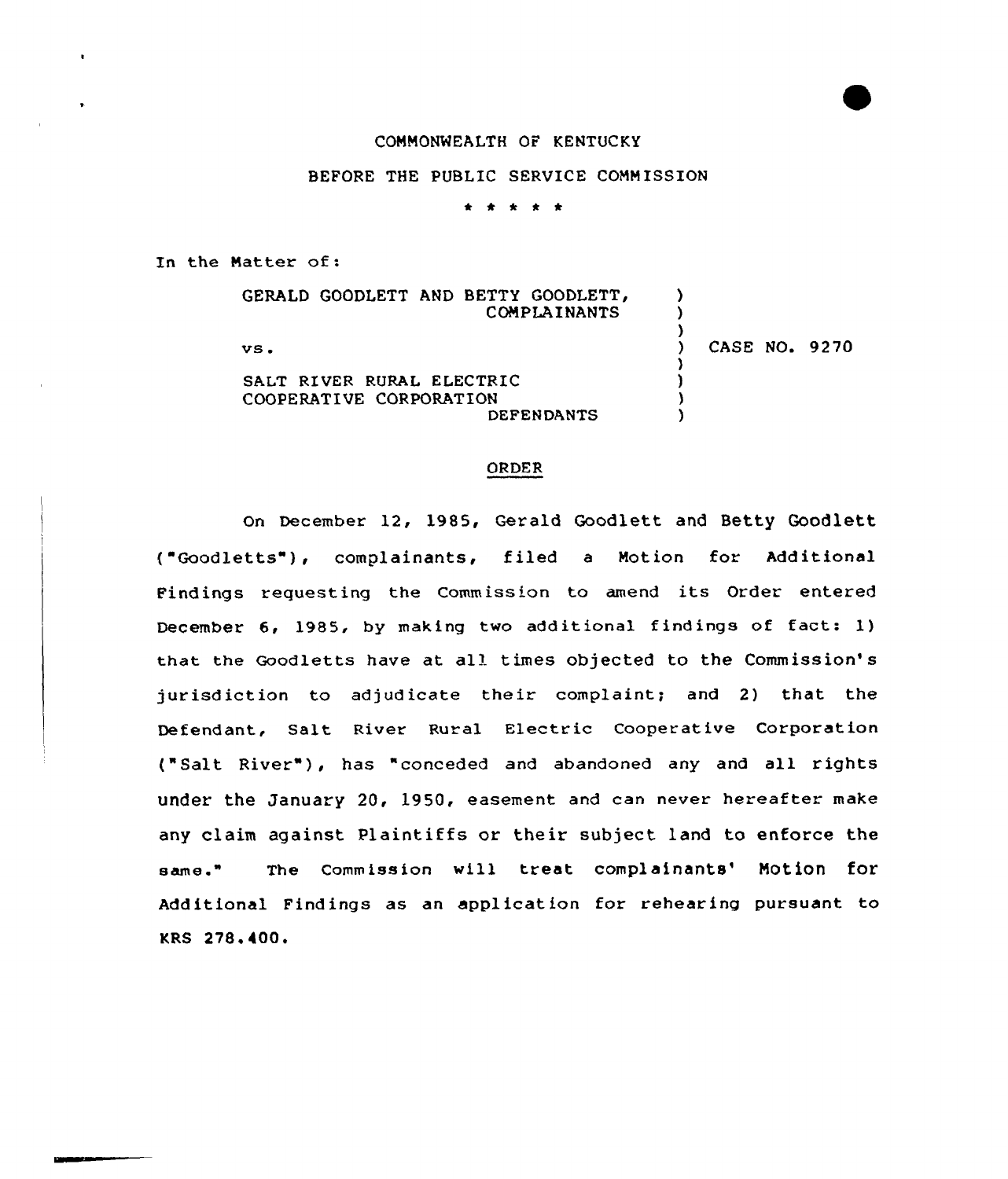Based on the evidence of record, and being advised, the Commission is of the Opinion and hereby finds that complainants'b objections to the Commission's jurisdiction were presented to and overruled by the Circuit Court of Mercer County, Kentucky, in Case No. 84-CI-143. Although the merits of this jurisdictional issue were not before the Commission, the record does indicate that the Goodletts presented a continuing objection to the Commission's jurisdiction to adjudicate their controversy.

The Commission further finds that it is beyond the scope of this complaint proceeding to make any findings of fact as requested by the Goodletts regarding a right-of-way easement granted to Salt River. The question of whether Salt River has abandoned its rights under the subject easement is relevant only to the issue of its enforceability. As the Commission explicitly found in its Order entered December 6, 1985, at page 5, "fT)he enforceability of the easement is an issue which need not be decided...."

IT IS THEREFORE ORDERED that that portion of the Goodletts' application for rehearing requesting the Commission to recognize their jurisdictional objection be and it hereby is granted to the extent of the findings contained herein, and the remaining portion of the application for rehearing be and it hereby is denied.

 $-2-$